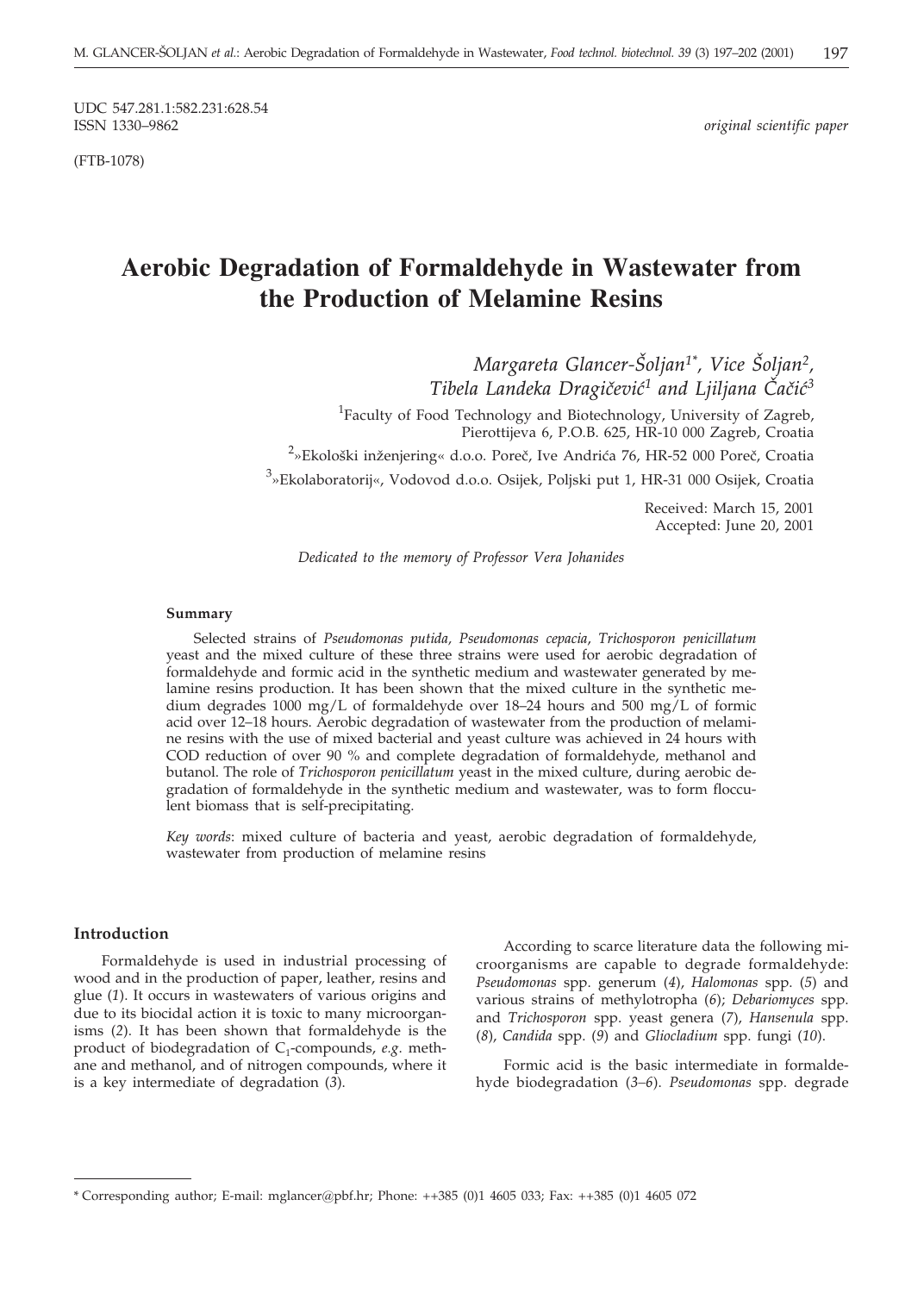formaldehyde with formaldehyde dismutase enzyme (*11*) while a yeast, *e.g*. *Hansenula* spp. and *Candida* spp. genera, achieves it using the enzymes formaldehydeand formate dehydrogenase (*9,10*). The reactions are:

$$
2\text{ HCHO}\frac{Pseudomonas\text{ putida}}{\text{formaldehyde dismutase}}\text{CH}_{3}\text{OH} + \text{HCOOH}
$$
\n
$$
\text{Hansemula\text{ polymorfa}}\text{HCHO}\frac{\text{Candida\text{ biodinii}}}{\text{formaldehyde}}\text{HCOOH}\frac{\text{Comada\text{ biodinii}}}{\text{formate}}\text{O}_2
$$
\n
$$
\text{HCHO}\frac{\text{Candida\text{ biodinii}}}{\text{hydrogenase}}\text{O}_2
$$

Not many microorganisms can degrade formaldehyde, which is attributed to its toxic effect on various parts of bacterial cells such as spores, cell wall and compounds with amino-group.

It has been shown that formaldehyde undergoes biodegradation in synthetic media. There are, however, scarce reports on its degradation in wastewaters. This can be explained by the fact that, in addition to formaldehyde, wastewaters contain other substances that may affect formaldehyde degradation. For example, wastewaters from the production of melamine resins do not contain only formaldehyde (70–2700 mg/L), but also methanol (up to 300 mg/L), butanol (up to 200 mg/L) and melamine (700–5000 mg/L) (*13*); wastewaters from the production of urea formaldehyde resins contain formaldehyde (200–4000 mg/L), urea (100–800 mg/L) and ammonium (up to 400 mg/L) (*14*).

The subject of this study was an aerobic degradation of formaldehyde in the synthetic medium, as well as of wastewater from the production of melamine resins, using the mixed culture of two bacteria of *Pseudomonas* spp. genus and *Trichosporon* spp. yeast genus. The role of each species is discussed on the basis of its action in the mixed culture.

#### **Material and Methods**

## *Mixed culture of microorganisms*

The mixed culture used in the experiments on formaldehyde degradation contained two bacteria of *Pseudomonas* generum – *Pseudomonas putida* LOV 400 and *Pseudomonas cepacia* LOV 401, as well as of *Trichosporon* generum – *Trichosporon penicillatum* LOV 200. (LOV = Collection of microorganisms at the Laboratory for biological wastewater treatment, Faculty of Food Science and Biotechnology, University of Zagreb).

## *Synthetic medium and wastewater*

The synthetic medium was aqueous solution of formaldehyde (concentration of 1000 mg/L) with addition of 100–250 mg/L of  $(NH_4)_2HPO_4$  as the source of nitrogen and phosphorus.

To test the activity of each component of the mixed culture used for degradation of formic acid as an intermediate of formaledhyde degradation, 500 mg/L of formic acid was added to the synthetic medium, instead of formaldehyde, and adjusted pH by the addition of 2 M NaOH. Table 1 shows the composition of the wastewater used in this work. The analyses of methanol,

Table 1. Composition of wastewater from the production of melamine resins

| Ingredients                    | *Wastewater   |
|--------------------------------|---------------|
| $\gamma$ (formladehyde)/mg L-1 | $500 - 1000$  |
| $\gamma$ (methanol)/mg L-1     | $350 - 800$   |
| $\gamma$ (butanol)/mg L-1      | $150 - 400$   |
| $\gamma$ (resins)/mg L-1       | $800 - 1500$  |
| $\gamma$ (COD)/mg L-1          | $1500 - 3500$ |
| pH                             | $7.7 - 8.0$   |

\*Data refer to the sample of wastewater prepared by the treatment of the original wastewater with lime and FeCl<sub>3</sub> 30 % solution to remove insoluble resins

butanol and formic acid were performed in the Laboratory of »Melamin«-Kočevje, Slovenia.

Resins in wastewater were melamins that are known to be hardly biodegradable (12,15). Nitrogen from melamine is unavailable to microorganisms, therefore  $(NH_4)$ <sub>2</sub>HPO<sub>4</sub> had been added to wastewater as the source of nitrogen and phosphorus. Wastewater had been kept refrigerated at +4 °C.

## *Preparation of inoculum*

*P. putida*, *P. cepacia* and yeast *T. penicillatum* strains had been kept refrigerated. Prior to the experiment, each culture had been inoculated on the agar plates with the culture medium for bacterial growth containing (g/L): meat extract 3, bacto peptone 5, NaCl 5 and agar 25, and the medium for yeast growth was prepared (g/L) of glucose 20, bacto peptone 10, yeast extract 5 and agar 25. Incubation was carried out at 28 °C over 48–72 hours.

Each culture was transferred from the plate to 1 L serum bottle. Volume of the synthetic medium was 0.7 L with formaldehyde concentration of 50 mg/L. Similar procedure was performed concomitantly with the synthetic medium containing 50 mg/L of formic acid. Serum bottles were supplied with the aeration system. Growth of each culture had been monitored through the change of absorbance (optical density, OD) at 610 nm (*4*) for bacteria and at 660 nm (*7*) for the yeast. Concentration of formaldehyde and formic acid was measured at stabilised levels of optical density.

After adaption of each bacterial culture in the mineral medium with formaldehyde or formic acid degradation of formaldehyde and formic acid took place. Then the original volume of the medium with formaldehyde or formic acid were re-established in the serum bottles. After five consecutive adaptations, when equal formaldehyde and formic acid degradation time with two re-adaptations had been achieved, the inoculum of each culture was completed. The inoculum of mixed culture was also prepared by combining every bacterial strain and yeast in almost equal biomass concentrations. The inocula were tested for degradation of 1000 mg/L formaldehyde, and 500 mg/L formic acid, as a potential intermediate of formaldehyde degradation.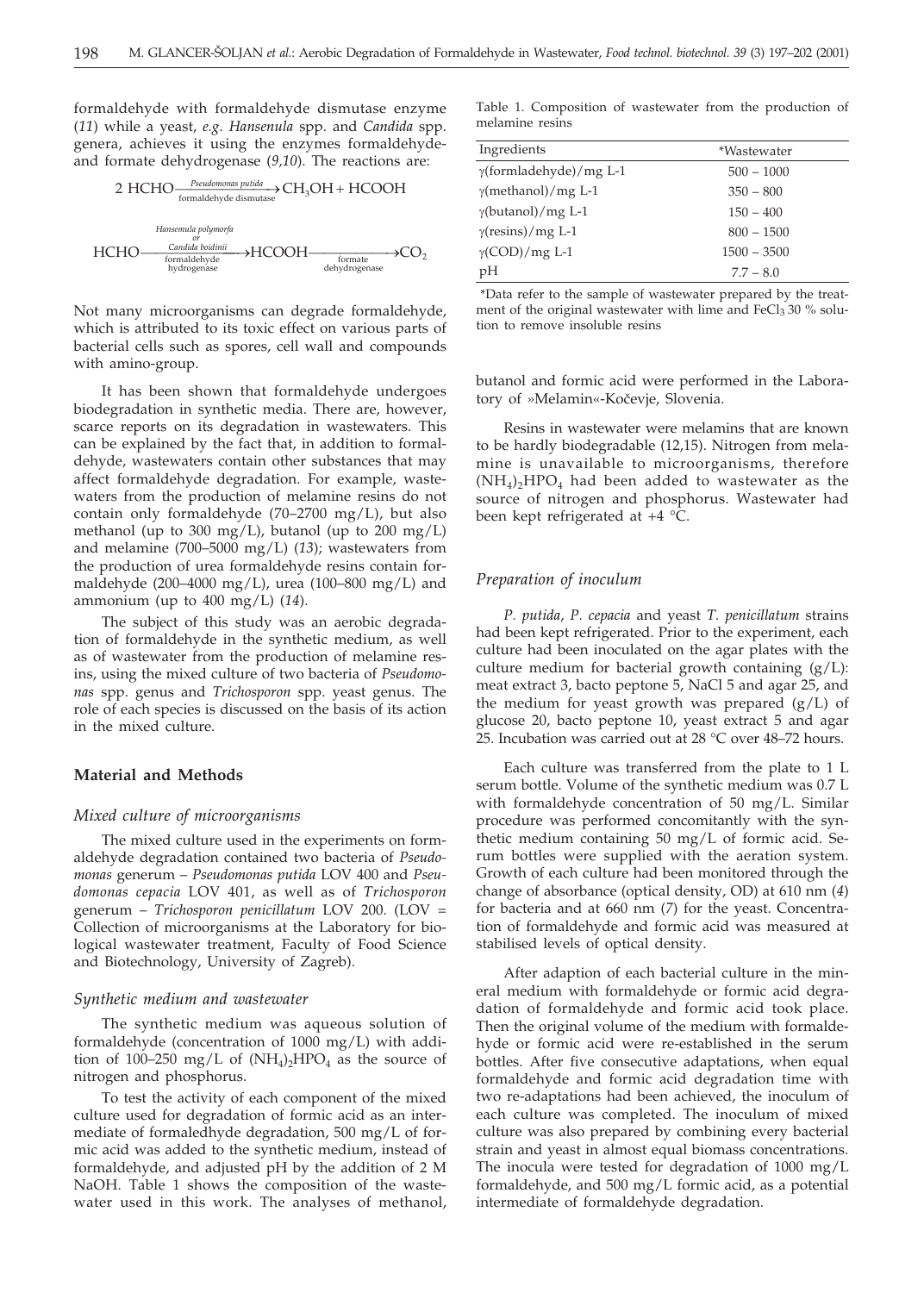## *Aerobic degradation of formaldehyde and formic acid in the synthetic medium with single strains and the mixed culture*

The experiments on aerobic degradation of formaldehyde and formic acid in the synthetic medium were carried out in 2 L serum bottles filled with 1.5 L of culture medium. Both experiments were performed in five serum bottles, 3 for each bacterial culture, 1 for the mixed culture and 1 for the comparative study in which the mineral medium containing formaldehyde or formic acid was aerated but not inoculated. The bottles were closed with rubber stoppers with an opening for aeration system, sampling and degasification. The experiments were carried out at 19–20 °C and dissolved oxygen concentration was maintained in the range of 2–4 mg/L.

During the experiment the concentrations of formaldehyde and formic acid in the synthetic medium were gradually increased up to 1000 mg/L and 500 mg/L, respectively. The media in which pH dropped below 6.5 were adjusted to 7.7 by the addition of 2 M NaOH.

After experiments in the synthetic medium, degradation kinetics of formaldehyde and other substances in wastewater was examined using the mixed culture. The experiments were done in one 2 L serum bottle, with 1.5 L of wastewater at 19–20 °C and 2–4 mg/L of dissolved oxygen. Degradation experiments with the mixed culture were performed with the original wastewater and the wastewater diluted in the ratio 2:1 and 1:1 with tap water. The degradation kinetics had been monitored through the changes of total organic matter expressed as COD and the change in the concentration of formaldehyde, methanol, butanol, biomass and pH.

## **Analytical methods**

Biomass of each bacterial strain and yeast was determined by measuring optical density for the bacteria at 610 nm (*4*) and yeast at 660 nm (*7*).

Biomass of the mixed culture was determined gravimetrically by passing the sample through  $0.45 \mu m$  filter and drying it over 8–10 hours at 110 °C.

Chemical oxygen demand (COD) of the samples was determined by APHA dichromate method (*16*).

Formaldehyde concentration was determined by spectrophotometry (*17*) and iodometry (*18*).

Formic acid, methanol and butanol were analysed by gas chromatography, GC 3300 Varian using capillar column DB-WAX with nitrogen (T column=100 °C, T injector=220 °C, T detector=250 °C).

## **Results and Discussion**

The aim of this study was preparation of the mixed culture of bacteria and yeast that would be highly efficient in degrading formaldehyde from wastewater generated by melamine resins production. In addition to formaldehyde, the wastewater (Table 1) contained other substances: methanol, butanol and melamine resins (*13,15*).



**Fig. 1. Aerobic degradation of formaldehyde with** *P. putida* in the synthetic medium – changes in pH and OD at 610 nm



**Fig. 2. Aerobic degradation of formaldehyde with** *P. cepacia* in the synthetic medium – changes in pH and OD at 610 nm



**Fig. 3. Aerobic degradation of formaldehyde with** *T. penicillatum* in the synthetic medium – changes in pH and OD at 660 nm

Degradation kinetics of formaldehyde (1000 mg/L) with *P. putida* is shown in Fig. 1, *P. cepacia* in Fig. 2, and yeast *T. penicillatum* in Fig. 3. Degradation kinetics of formaldehyde and biomass growth of the mixed culture are given in Fig. 4.

Over the first 12 (of 30) hours of formaldehyde aerobic degradation with *P. putida,* formic acid developed as an intermediate and affected pH. From 12th to 30th hour formaldehyde and formic acid degraded concomitantly and were used up in the synthesis of bacterial biomass after pH adjustment with 2 M NaOH (Fig. 1). It may be assumed that the action of *P. putida* in formalde-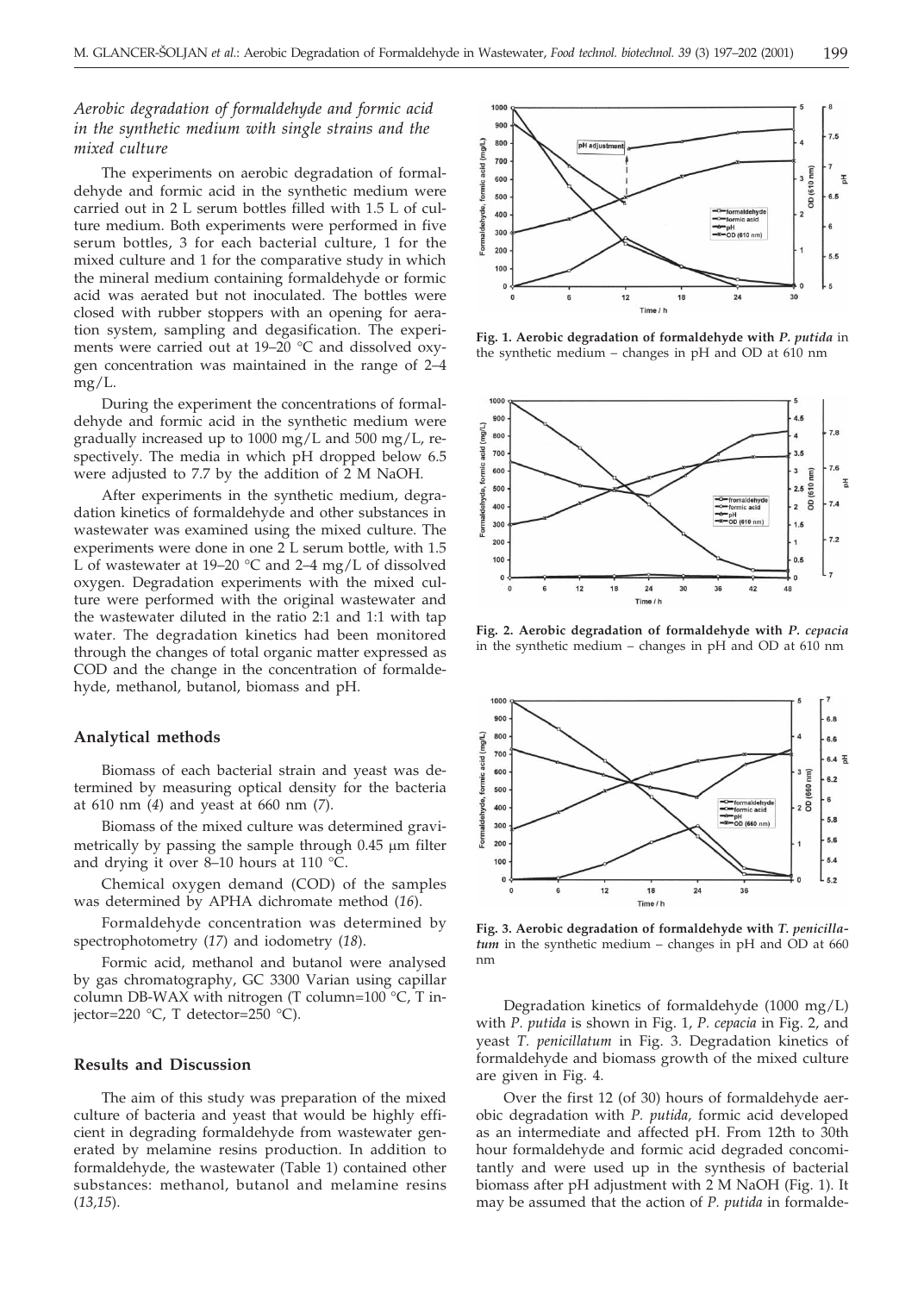

**Fig. 4. Aerobic degradation of formaldehyde with the mixed culture of** *P. putida***,** *P. cepacia* **and** *T. penicillatum* in the synthetic medium – biomass growth and changes in pH

hyde degradation, *i.e.* in accumulation of formic acid, was relevant to enzymatic activity, or that unfavourable pH affected generation of formic acid, as confirmed by other authors (*11*).

Over 48 hours of formaldehyde aerobic degradation, *P. cepacia* (Fig. 2) accumulated significantly lower levels of formic acid than *P. putida* (Fig. 1). For that reason pH was not been affected significantly. *P. cepacia* was capable of degrading formaldehyde over 48 hours without accumulation of formic acid. Therefore it may be assumed that its enzymatic system was superior to that of *P. putida*. The increase of optical density (Figs. 1 and 2) confirmed that formaldehyde and the accumulated formic acid were used as carbon sources for the growth of *P. putida* and *P. cepacia* biomass.

The selected *T. penicillatum* yeast strain behaved similarly to *P. putida.* Formaldehyde was degraded in 36 hours, formic acid was generated up to 24th hour of degradation and pH=6.0 was found to facilitate the use of formic acid and formaldehyde for synthesis of yeast biomass (Fig. 3).

With the use of the mixed culture, aerobic degradation of formaldehyde was completed in 18 hours (Fig. 4). That was significantly faster than with the use of individual strains. During degradation, it was shown that formic acid developed as the intermediate product, but in much lower concentrations than with individual strains. Changes in pH from 7.6 to 7.2 were favourable for maintaining enzymatic activity of both bacterial strains. That resulted in complete degradation of formaldehyde, without accumulation of formic acid, accompanied by biomass synthesis.

In a separate experiment the mixed culture of *P. putida* and *P. cepacia* showed equal pattern of formaldehyde aerobic degradation as the mixed culture of *P. putida*, *P. cepacia* and *T. penicillatum.* (Fig. 4). Therefore, the addition of *T. penicillatum* contributed to the formation of a flocculent mixed culture biomass that could be easily separated from the medium (Figs. 5 and 6).

The possibility for achieving high degree of formaldehyde degradation with the use of individual bacterial strains and yeast have been confirmed (*4,7,11*). There are no literature data, however, on aerobic degradation of formaldehyde with the use of mixed cultures containing bacteria and yeast.



**Fig. 5. Microscopic view of the mixed culture biomass containing** *P. putida* **and** *P. cepacia* developed during aerobic degradation (enlarged 16x40)



**Fig. 6. Microscopic view of the mixed culture biomass containing** *P. putida, P. cepacia* **and** *T. penicillatum* in the floccular form during aerobic degradation (enlarged 16x40)

Regarding formic acid degradation individual strains and the mixed culture performed efficiency as shown in the figures: *P. putida* – Fig. 7, *P. cepacia* – Fig. 8, *T. penicillatum* – Fig. 9, and the mixed culture – Fig. 10.

All individual strains, and particularly the mixed culture, were capable of degrading formic acid within 18–24 hours, with the accompanying growth of biomass and the increase in pH.

*P. putida* degraded formic acid (500 mg/L) over 24 hours (Fig. 7) and *P. cepacia* over 12–18 hours (Fig. 8)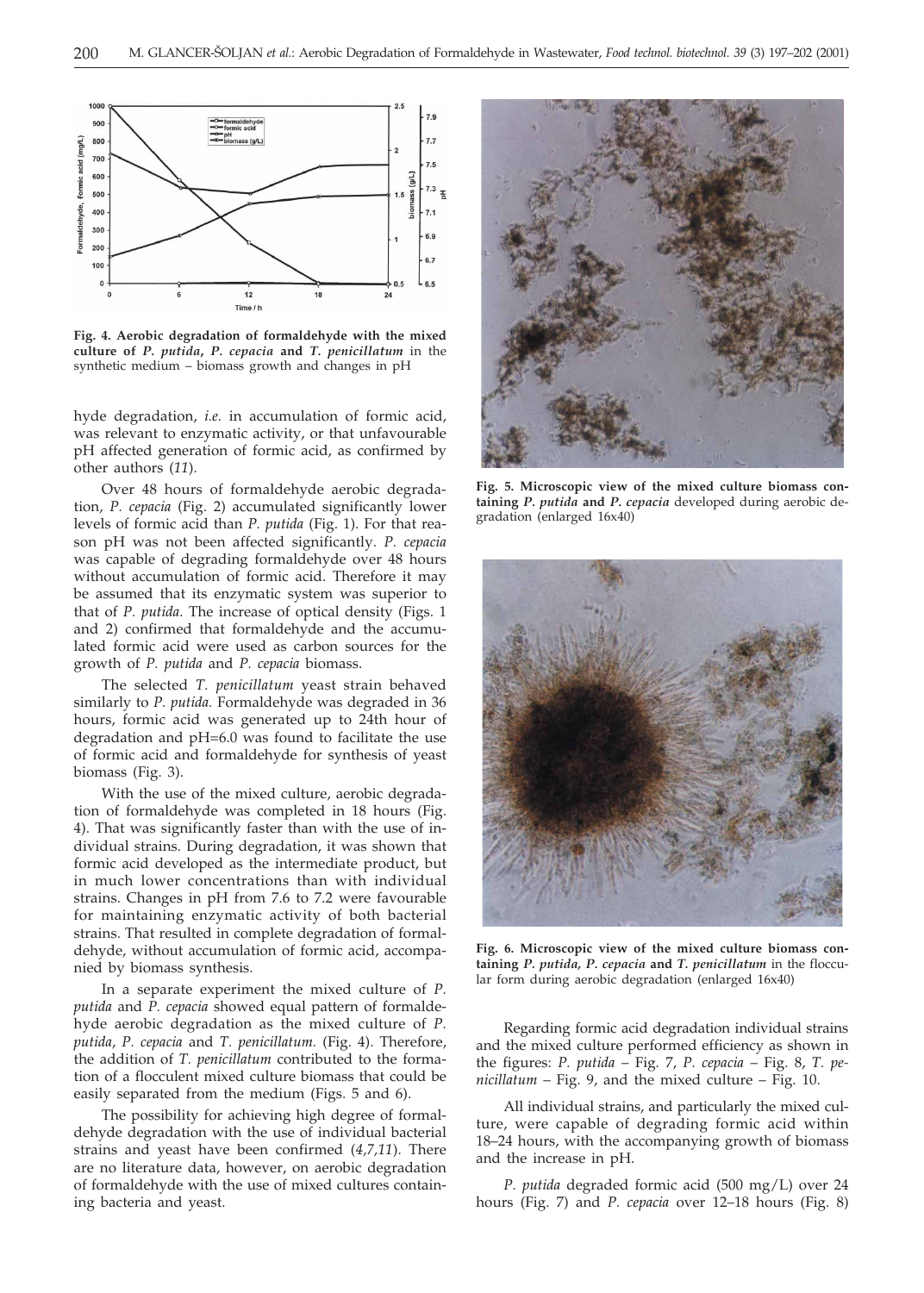

**Fig. 7. Aerobic degradation of formic acid with** *P. putida* in the synthetic medium – changes in pH and OD at 610 nm



**Fig. 9. Aerobic degradation of formic acid with** *T. penicillatum* in the synthetic medium – changes in pH and OD at 660 nm

under concomitant increase of biomass. Optical density had been monitored at the same time. *P. cepacia* was markedly more efficient in degrading formic acid when the medium contained only formic acid (Fig. 8) without formaldehyde. Literature data (*11*) state similar duration of degradation (18–24 hours) and pH (6.9–7.2) for complete degradation of the same concentration of formic acid with *Pseudomonas*.

*T. penicillatum* also showed enzymatic potential for degradation of formic acid, but at lower pH (pH= 6.5– 7.0, Fig. 9) compared to the bacteria (Figs. 7 and 8). Formic acid degradation with *T. penicillatum* over 18–24 hours was accompanied by growth in biomass (Fig. 9). The literature data (*7,9,10*) state that the enzymes contained in various types of yeast (formaldehyde- and formate-dehydrogenase enzymes) can be found in *Trichosporon* genus too during the growth on formaldehyde.

With the mixed culture of the selected individual strains, formic acid degradation (Fig. 10) accompanied by the growth of biomass, occurred within approximately the same time as with *P. cepacia* (Fig. 8).

In separate experiments the mixed culture of *P. putida* and *P. cepacia* showed equal kinetics of formic acid degradation as the mixed culture of bacteria and yeast (Fig. 10). Again the contribution of *T. penicillatum* yeast in the mixed culture was not in the improvement of degradation kinetics of formic acid, but rather in the formation of the flocculated biomass of mixed culture (Figs. 5 and 6).



**Fig. 8. Aerobic degradation of formic acid with** *P. cepacia* in the synthetic medium – changes in pH and OD at 610 nm



**Fig. 10. Aerobic degradation of formic acid with the mixed culture of** *P. putida***,** *P. cepacia* **and** *T. penicillatum* in the synthetic medium – biomass growth and changes in pH

After the study of degradation of formaldehyde and formic acid on the synthetic medium, we used mixed cultures to study the kinetics of aerobic degradation of formaldehyde and other substances contained in wastewater from melamine resins production. Composition of wastewater (Table 1) shows that in addition to formaldehyde, it contained methanol and butanol. It is known that their aerobic degradation may generate formaldehyde and contribute to increasing its levels (*6,9,10*). Over three consecutive adaptations of the mixed culture (in diluted wastewater), it was entirely adapted to the



**Fig. 11. Aerobic degradation of organic matter (COD), formaldehyde, methanol, butanol and formic acid, growth of biomass and changes in pH of wastewater** from melamine resins production achieved with the mixed culture of *P. putida*, *P. cepacia* and *T. penicillatum*